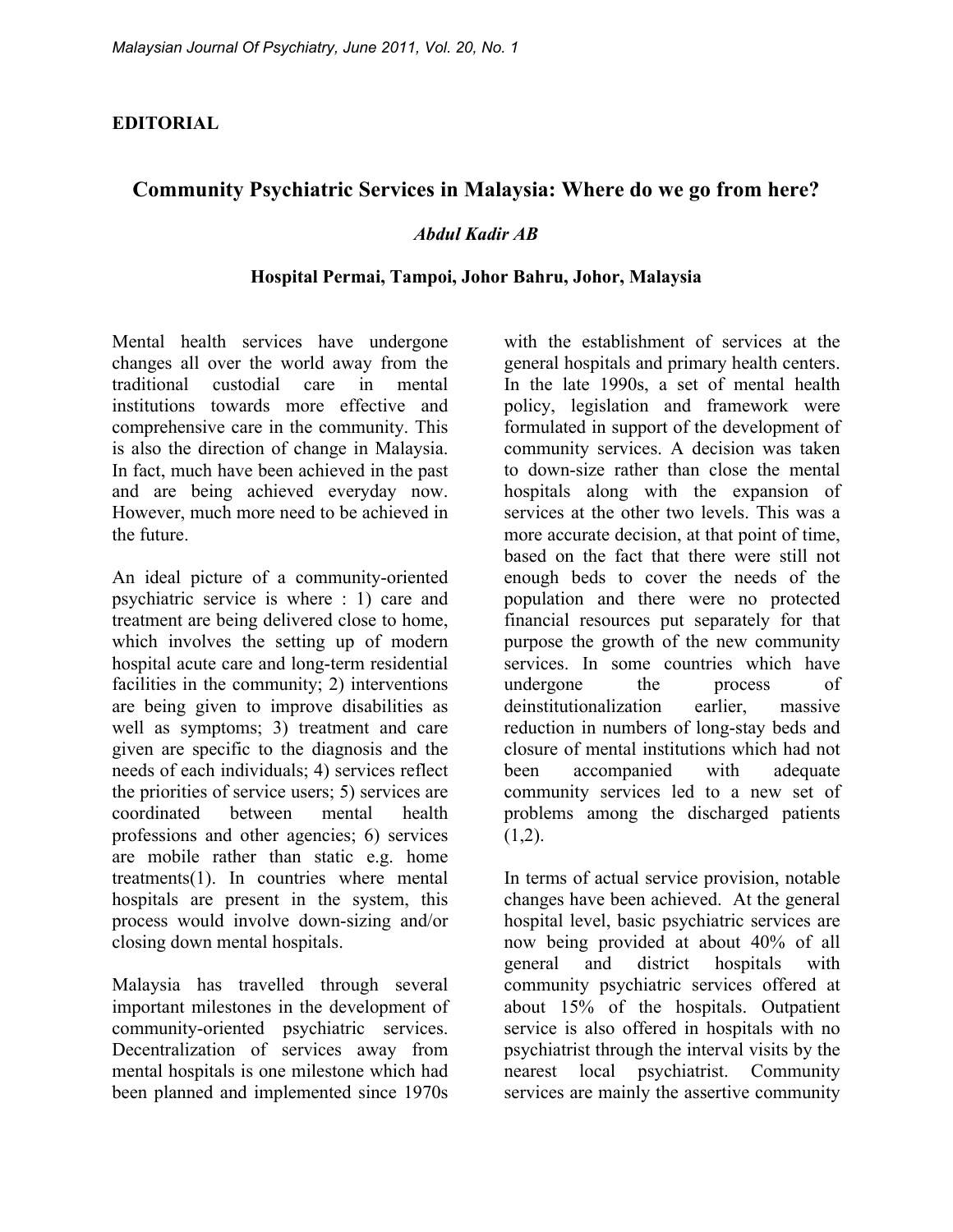treatment (ACT) type and different types and levels of psychosocial interventions at different hospitals. A few hospitals offer acute home care as an important measure to avoid or shorten hospital admissions. These hospital-based home services have been generally observed to be effective in engaging patients to remain in service and reducing both hospital admissions and rate of patients' transfer to mental hospitals. Recently, initiatives have been made to offer community services at hospitals where there is no psychiatrist with close guidance by a nearby psychiatrist.

At the primary health level, a remarkable extent of mental health and psychiatric service development has been in place. Activities like the mental health promotion and early detection and treatment of common mental disorders have now been started in most of the public health clinics (3). A notable number of clinics also offer outpatient follow-up of people with severe mental illness (SMI) as well as psychosocial rehabilitation services for this group of patients. A key factor contributing to this development was the creation of mental health unit at the national planning level with a designated officer directing the service development. At the service level, key factors observed in determining the success of these programs are the strong presence of a local psychiatrist in guiding the process and offering direct or indirect service to the patients and the presence of keen staff at the centers to deliver the services.

At the level of mental hospital, with the psychiatric services being developed in many localities and efforts done in discharging patients to their families, a steady decline on the number of long-stay patients has been observed over the recent years. This decline is expected to reach a plateau as the hospitals house only the most disabled patients unfit to live in the community. For example, in Permai Hospital, bed occupancy had reduced from 1400 five years ago to 900 in early 2011 and remained at that level since. A survey done at the centre on patients' needs for community placement in 2010 revealed significant levels of disability in various aspects among the long-stay patients requiring specialized training for rehabilitation and long term support. In our situation where residential and other social services for the SMIs are still underdeveloped, it is may be best that these patients remain to be under our care while receiving rehabilitation for potential future placement in the community.

Based on how community psychiatric services have developed in our present system, the best way to move forward is to continue expanding what are currently established to other centers without the services. There is also a need to improve the amount, comprehensiveness and quality of the existing community services. This requires an increase in the number of trained staffs from all categories especially psychiatrists as champions in service development in at a local level. Successful models in the available service can be taken as a guide for service expansion. More effort are needed to secure collaboration from other agencies to increase the number of all types of social services needed for the mentally ills for successful community living. With the newly enforced Mental Health Act 2010 which legislates for the first time for residential program and community treatment, community mental health services are expected to grow at a faster pace with withering of services in mental hospitals.